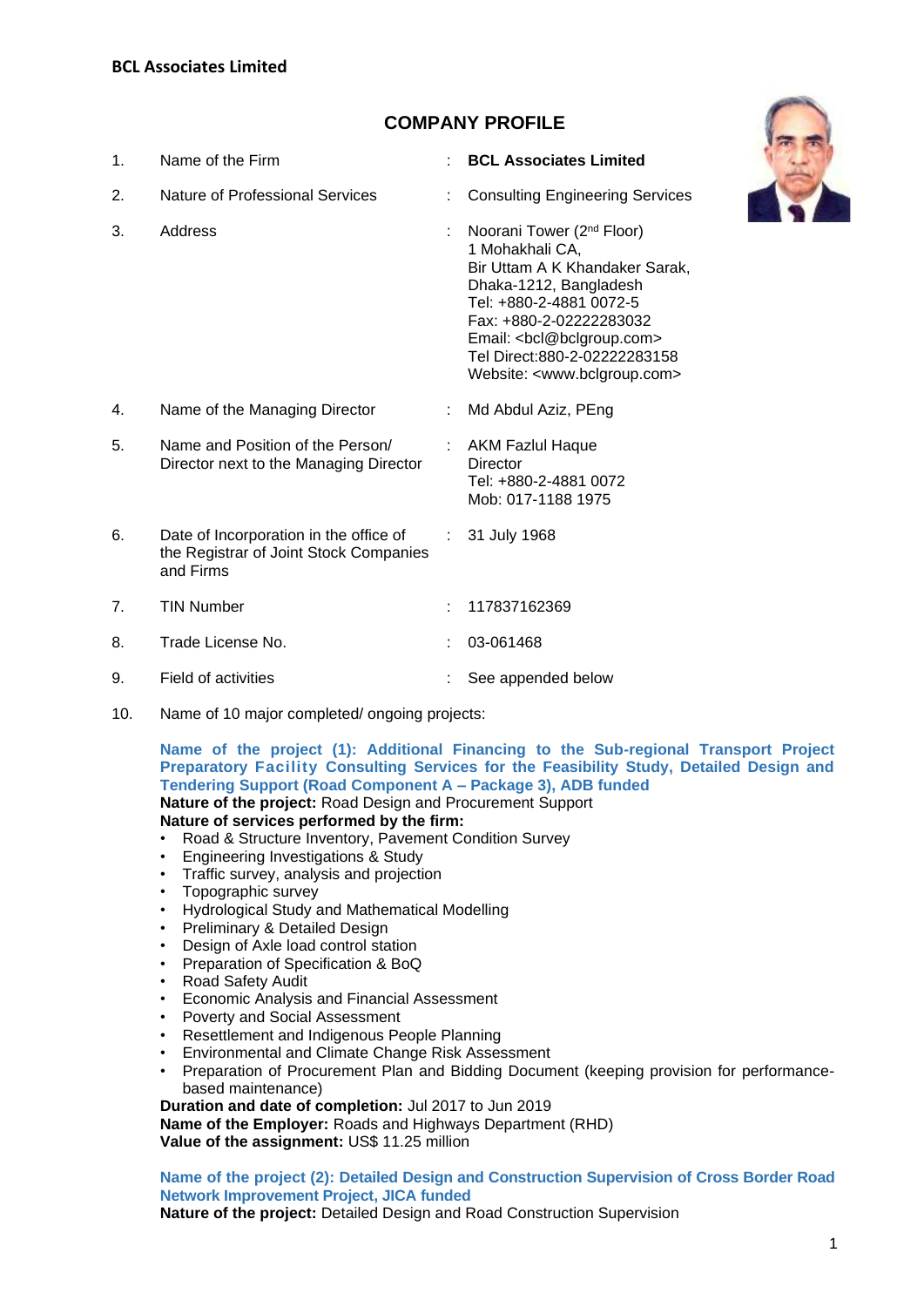## **Nature of services performed by the firm:**

- Detail engineering surveys and investigations such as topographic survey, hydrological survey, geotechnical, materials availability survey, etc.
- Construction supervision and contract management
- Facilitation of implementation of Environmental Management Plan (EMP), Environmental Monitoring Plan (EMP) and Resettlement Action Plan (ARP)
- Provision of technology transfer
- Assistance in Pre-Qualification (PQ)
- Assistance in the Bidding Procedure
- Facilitation of Implementation of Environmental Management Plan (EMP), Environmental Monitoring Plan (EMoP) and Abbreviated Resettlement Plan (ARP)
- Safety Considerations (Complying with Safety policy based on JICA policy)
- Dispute Board (DB) assistance

**Duration and date of completion:** Dec 2016 to Nov 2021 **Name of the Employer:** RHD

**Value of the assignment:** US\$ 384.62 million

## **Name of the project (3): Detailed Design and Construction Supervision for the Western Bangladesh Bridge Improvement Project, JICA funded**

**Nature of the project:** Bridge Design and Construction Supervision **Nature of services performed by the firm:**

- Detail engineering surveys and investigations such as topographic survey, hydrological survey, geotechnical, materials availability survey, etc.
- Detailed design
- Assistance in tendering
- Construction supervision and contract management
- Facilitation of implementation of Environmental Management Plan (EMP), Environmental Monitoring Plan (EMP) and Resettlement Action Plan (RAP)
- Provision of technology transfer
- **Duration and date of completion:** Apr 2016 to Mar 2020

## **Name of the Employer:** RHD

**Value of the assignment:** US\$ 385.00 million

## **Name of the project (4): Management Support Consultancy (MSC) Services under Padma Multipurpose Bridge Project (PMBP), GoB funded**

**Nature of the project:** Management Support to Bridge Construction and Supervision **Nature of services performed by the firm:**

- Overall management of the project, progress monitoring and updating of planning activities;
- Budget control including maintaining detailed records of payments for contracts as certified by the Engineer's Assistant and approved by the Employer;
- Setting up and implementing a computer based menu driven financial commercial accounting system for BBA including cash flow projections for the funding organization;
- Reviewing of periodic progress reports submitted by the Engineer's Assistant and preparation of other reports as required by BBA and propose project coordination/liaison meetings as needed;
- Periodically reviewing the Quality Control and Assurance records, tests and reports, including spot checks, to ensure that the plan is being properly implemented and the discrepancies have been corrected. The MSC shall bring any serious discrepancies to the notice of the Engineer/BBA.
- Supervision of the implementation of the environmental action plan, social action plan, including monitoring and management requirements in relation to the land use master plan, the fisheries and wild life plans and other environmental matters described in the action plans;
- Supervision of the implementation of the Resettlement Action Plan including any monitoring and management requirements;
- Design and Management of a Monitoring and Evaluation (M & E) system for socio-economic aspects of Padma Multipurpose Bridge Project to set up a base line based on which micro and macro-economic impact of the project in local and national economy can be calculated;
- Checking bill when Engineer/BBA requires to verify any payment certificate;
- Work interface management;
- The MSC will assist Engineer/BBA to monitor and evaluate risk management plans prepared by CSC and the contractors.
- Assisting BBA in fulfilling its contractual obligations and final settlement of contracts;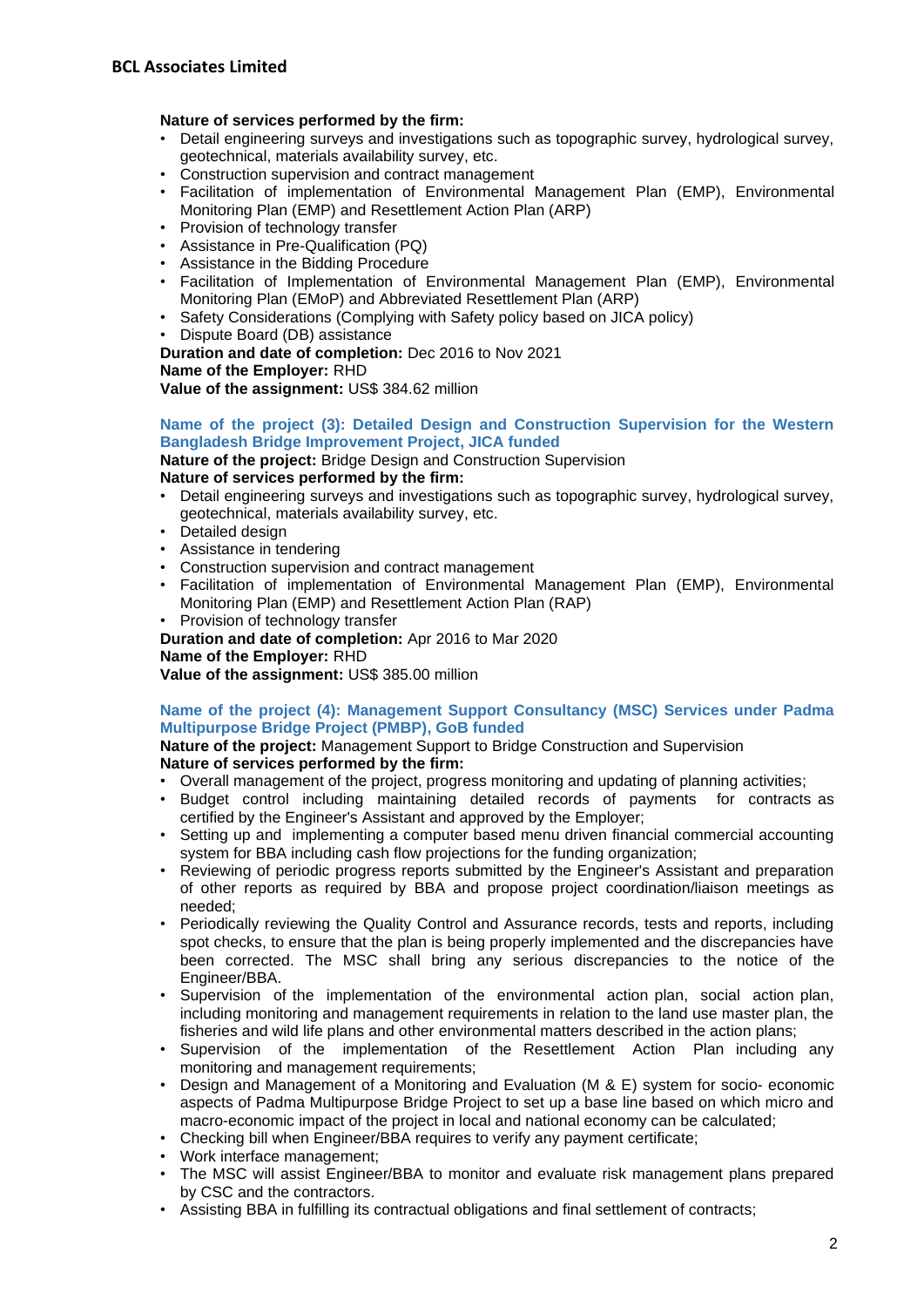- Assisting Project Director in office management, administration and records keeping;
- Developing strategy and plan to deal with different stakeholders like Government, News media, Local communities, different government and non-government agencies;
- Post-project review

**Duration and date of completion:** Apr 2016 to Jun 2022 **Name of the Employer:** Bangladesh Bridge Authority (BBA) **Value of the assignment:** US\$ 3,871.00 million

**Name of the project (5): 95 Km long Jamuna Bridge Railway Link Project, ADB funded**

**Nature of the project:** Design and Construction Supervision of Railway **Nature of services performed by the firm:**

- Design and supervision
- Construction of the railway line
- Construction of embankment
- Construction of 150 nos. drainage structures
- Construction of A, B and C type railway stations, yard and loco shed, intermodal transfer of traffic of Bangabandhu Bridge-end railway station
- Laboratory testing of soils and materials

• Quality control of construction materials and works **Duration and date of completion:** Dec 1997 to Jun 2002 **Name of the Employer:** Bangladesh Railway (BR) **Value of the assignment:** US\$ 118.00 million

## **Name of the project (6): Detailed Survey, Investigation, Design and Construction Supervision the Kanchpur, Meghna and Gumti 2nd Bridges Construction and Existing Bridges Rehabilitation Project-Contract No. PS-01, JICA funded**

**Nature of the project:** Detailed Design and Bridge Construction Supervision

## **Nature of services performed by the firm:**

Engineering/Detailed Design: Review of the Feasibility Studies and relevant existing reports; preparation of the detailed design; cost estimates based on the detailed design; and financial analysis based on the revised cost estimation and toll policy.

Bid Assistance: Preparation of bidding documents, assistance to RHD to select the Contractor, bid evaluation; award of the contract; contract negotiation; and finalizing the contract documents.

Safeguards Assistance: Environmental and Social Considerations (updating, and implementing, the Resettlement Action Plan (RAP), Environmental Management Plan (EMP) and the Environmental Monitoring Plan (EMoP) and other relevant considerations.

Construction Supervision: Construction supervision of works comprising old bridges rehabilitation and new construction of bridges.

Others: Safety Considerations (complying with safety policy based on JICA policy), HIV/AIDS prevention, dispute board assistance, transfer of technology, assistance in implementation of Public Relations of the project, preparation of manual, training plan and others for RHD officials and outsourcing, guidance on axle load scale and weigh scale and its control for outsourcing and capacity building for operation and maintenance.

**Duration and date of completion:** Feb 2014 to Jun 2020

## **Name of the Employer:** RHD

**Value of the assignment:** US\$ 1,075.00 million

**Name of the project (7): Design and Supervision of Construction of 15-storied Multi-Tenant Buildings (MTB), 12-storied Dormitory Buildings, 3-storied Canteen/Amphitheatre, Boundary Walls, Internal Road, Electric Substation and other associated Facilities in the Sheikh Hasina Software Technology Park, GoB funded**

**Nature of the project:** Building Design and Construction Supervision

## **Nature of services performed by the firm:**

- Conducting topographic survey and sub-soil investigation
- Preparation of detailed architectural and engineering design, drawings, cost estimates and bid documents
- Assisting the client in implementation of the project in conformity with the design and specifications
- Assisting the client in project and construction management as well as contract administration
- Supervision of construction works

**Duration and date of completion:** Aug 2013 to Jun 2017

**Name of the Employer:** Bangladesh Hi-Tech Park Authority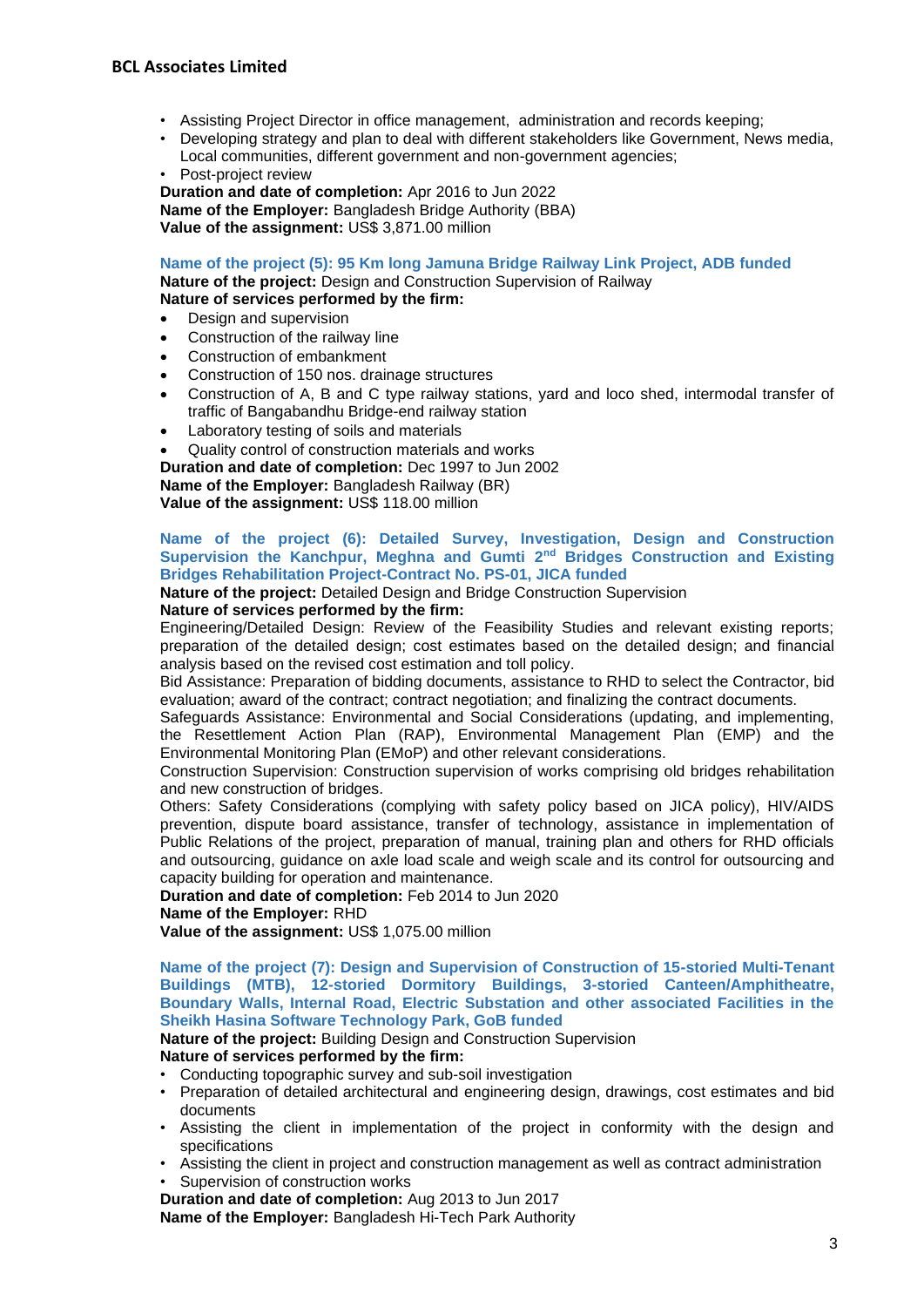## **Value of the assignment: US\$ 7.2 million**

## **Name of the project (8): Construction of Aminbazar-Mawa-Gopalganj-Mongla 400 KV Transmission Line and Aminbazar 400 KV Substation, ADB & GoB funded**

**Nature of the project:** Construction of Transmission Line and Substation **Nature of services performed by the firm:**

- Checking of basic designs
- Preparation of bidding documents

• Evaluation of bids and supervision of transmission lines and substations construction.

**Duration and date of completion:** Jan 2017 to Dec 2019

**Name of the Employer:** Power Grid Company of Bangladesh Ltd (PGCB)

## **Name of the project (9): Preparatory Study on the Dhaka Mass Rapid Transit Development Project (Line 1 and Line 5)**

**Nature of the project:** Environmental & Resettlement Studies

## **Nature of services performed by the firm:**

- census and socioeconomic survey
- community social baseline survey
- holding local stakeholder meeting including separate meetings with women stakeholders
- preparation of questionnaire for socio-economic survey
- supervision, monitoring and evaluation of data collection
- data processing and analysis for construction of 62 km long alignment namely: 27 km long in Line 1 and 35 km long in Line 5, including Stations, Depot etc.
- Preparation of Resettlement Action Plan
- Production of project reports
- **Duration and date of completion:** Feb 2017 to Dec 2017

**Name of the Employer:** Dhaka Mass Rapid Transit Company Ltd (DMRTC)

## **Name of the project (10): Aquatic Weed Management at Kamuzu Barrage under Shire River Basin Management Program (Phase 1) Project in Malawi**

**Nature of the project:** Agriculture, Power & Energy **Nature of services performed by the firm:**

- Review of the existing weed infestation problems and weed management system including method of collections, transportation, disposal/and use by communities
- Analysis of the pre-harvesting situation of infestations, proliferation and invasion at barrage and sub-sequent attacks to hydropower plants and suggesting pre-harvest control measures introducing biological and chemical control to reduce the rate of growth of weeds. Recommending biological control introducing weevils, etc. and use of herbicides where necessary taking all precaution
- Review of the MCA recommendations and analysis of the feasibility of improving existing weed management system strengthening mechanical control measures and enhancing efficiency of the system
- Review of the weed collection data and analysis of utilization methods of converting wastes into beneficial uses. The Consultants recommended production of biogas, organic manure and/or fuel briquette from weeds and their relative application and success conducting feasibility study

**Duration and date of completion:** May 2016 to Aug 2016

**Name of the Employer:** Ministry of Agriculture, Irrigation and Water Development, Malawi